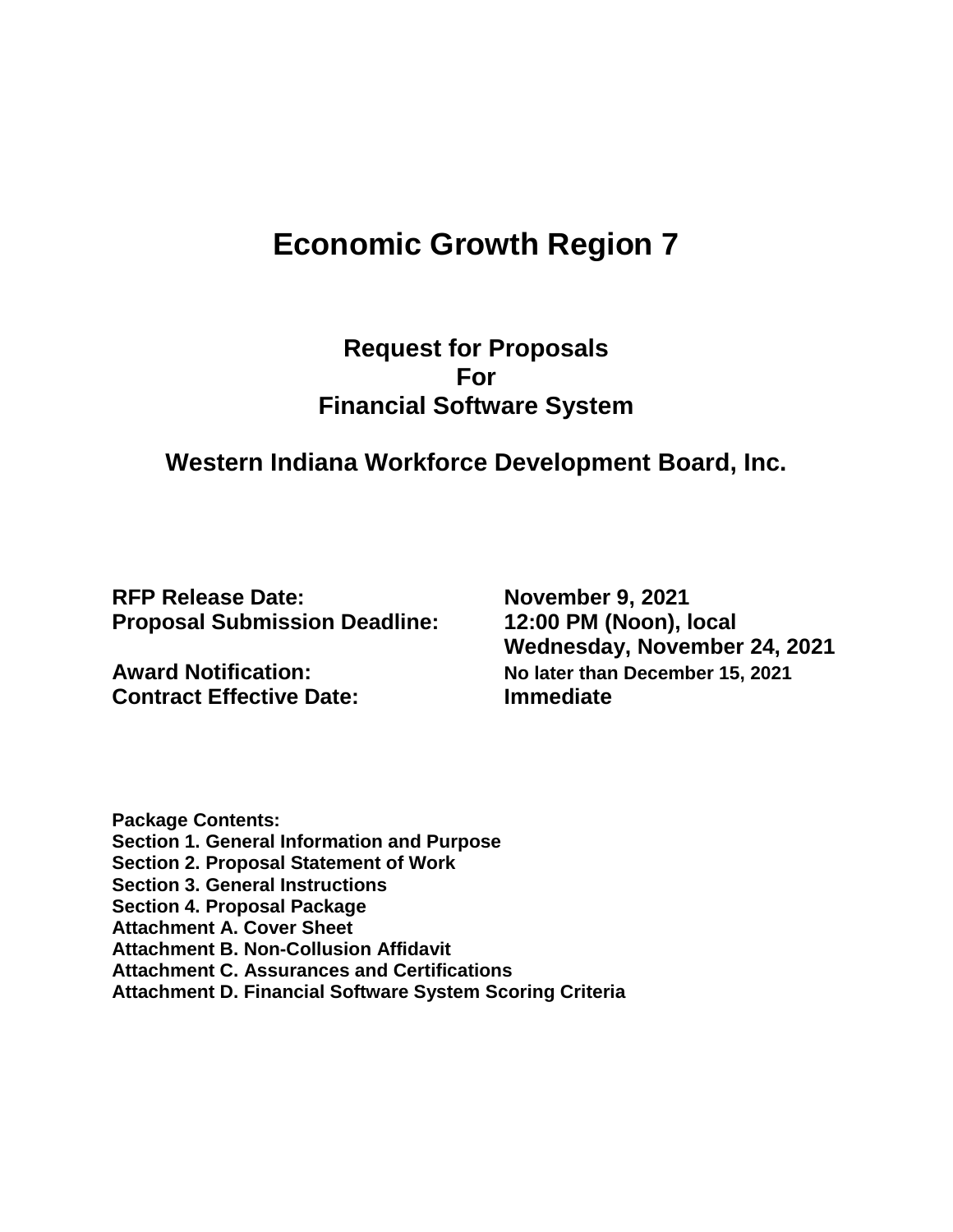#### **Section I: General Information and Purpose of this Proposal**

#### **Part A. General Information**

Western Indiana Workforce Development Board, Inc. is a 501(c) (3) corporation authorized by the Indiana Department of Workforce Development to provide administration and oversight of WorkOne Western Indiana services including the Workforce Innovation and Opportunity Act (WIOA) and other workforce development services in Economic Growth Region 7 (hereinafter referred to as EGR 7) which includes the counties of Clay, Parke, Putnam, Sullivan, Vermillion and Vigo Counties in Indiana. Western Indiana Workforce Development Board, Inc. (hereinafter referred to as WIWDB) also serves as the fiscal agent for Workforce Innovation and Opportunity Act funds for EGR 7.

There is a WorkOne office in each county in the EGR. Within this group, there is one comprehensive center, located in Terre Haute. The vision of the Governor's Workforce Cabinet is to create a talent system that affords all Hoosiers equitable opportunities for lifelong learning and increased personal economic mobility and provides employers the talent to grow and diversify their workforce. The WDB is actively promoting this vision by reinforcing the importance of lifelong learning for all Hoosiers, and by offering relevant in-demand training opportunities to the citizens of EGR 7 that will result in the attainment of the skills needed to successfully perform high demand, high wage occupations.

Information on office locations, current services and offerings may be found at the WorkOne Western Indiana website at [www.workonewest.com.](http://www.workonewest.com/)

Specific business sectors have been identified as priority areas for the region. These sectors represent those business sectors in EGR 7 where there is a demand for jobs that require a high skill level, and in turn, pay higher wages. As priority areas, these sectors will be presented as premier career paths to our customers, will be highlighted in local workforce development stories and career profiles, and will be the focus, as possible, in the application for additional grant funding to the region. These sectors include:

- Advanced Manufacturing
- Healthcare
- Construction
- Logistics
- Information Technology and Business Services

Current services provided to customers include, but are not limited to: Employer Services:

- Candidate screening
- Access to thousands of job seekers through Indiana Career Connect.
- Job fairs and other recruitment services (customized and general).
- Workshops.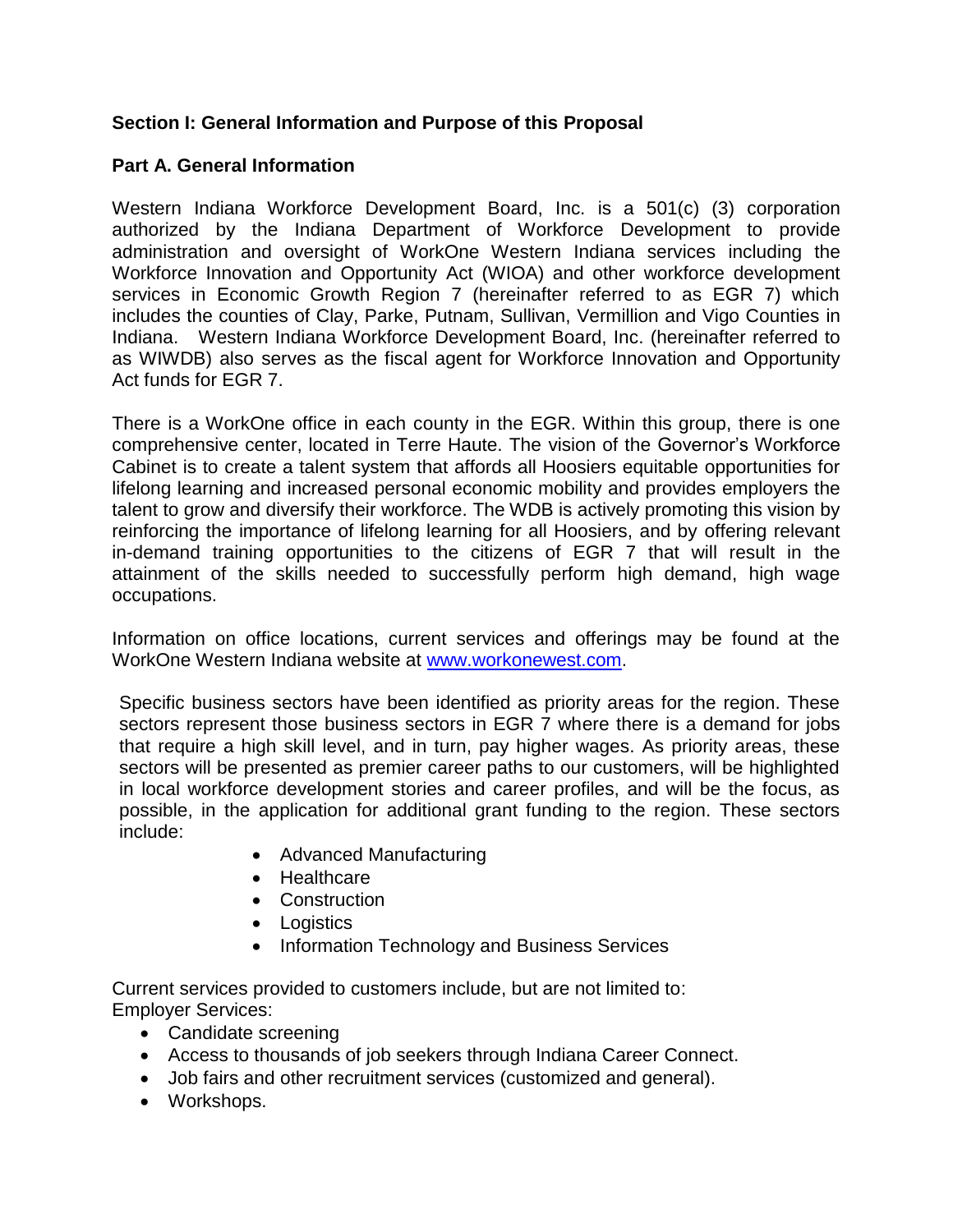- Labor market information.
- Information on grants, WorkKeys, and tax credits.

Job Seeker Services

- Access to the State of Indiana's job matching system: Indiana Career Connect.
- Assessment tools to identify skills and interests.
- Training programs and workshops; including but not limited to, digital literacy, HSE, on-line resources, on-the-job training.
- Scholarship funding to attend occupational skills training.
- Special services for veterans and job seekers over 55 or people with disabilities.
- Registration for unemployment insurance.

Youth Services

- Career development services: work experience, job shadowing, mentoring.
- Jobs for America's Graduates in-school programs.
- Training programs and workshops; including but not limited to, digital literacy, HSE, on-line resources, on-the-job training.
- Scholarship funding to attend occupational skills training.

#### **Part B. Purpose of this Solicitation**

The Western Indiana Workforce Development Board, Inc. is seeking proposals from organizations to provide a Financial Software System to the Board. The region receives funds including WIOA Adult, Dislocated Worker and Youth, as well as state reserve WIOA and other federal funds allocated to the local workforce area. WIWDB is soliciting responses from qualified vendors offering proven, integrated solutions to replace the Board's current Financial Software System (Fundware 7.70). A list of functional requirements is included in section II Scope of Work. The Board seeks a qualified Proposer who can demonstrate organizational, functional, and technical capabilities, as well as the experience, expertise, and qualifications necessary to provide and support a fully integrated and proven Financial Software System to include both implementation and ongoing maintenance and support.

Remainder of page intentionally left blank.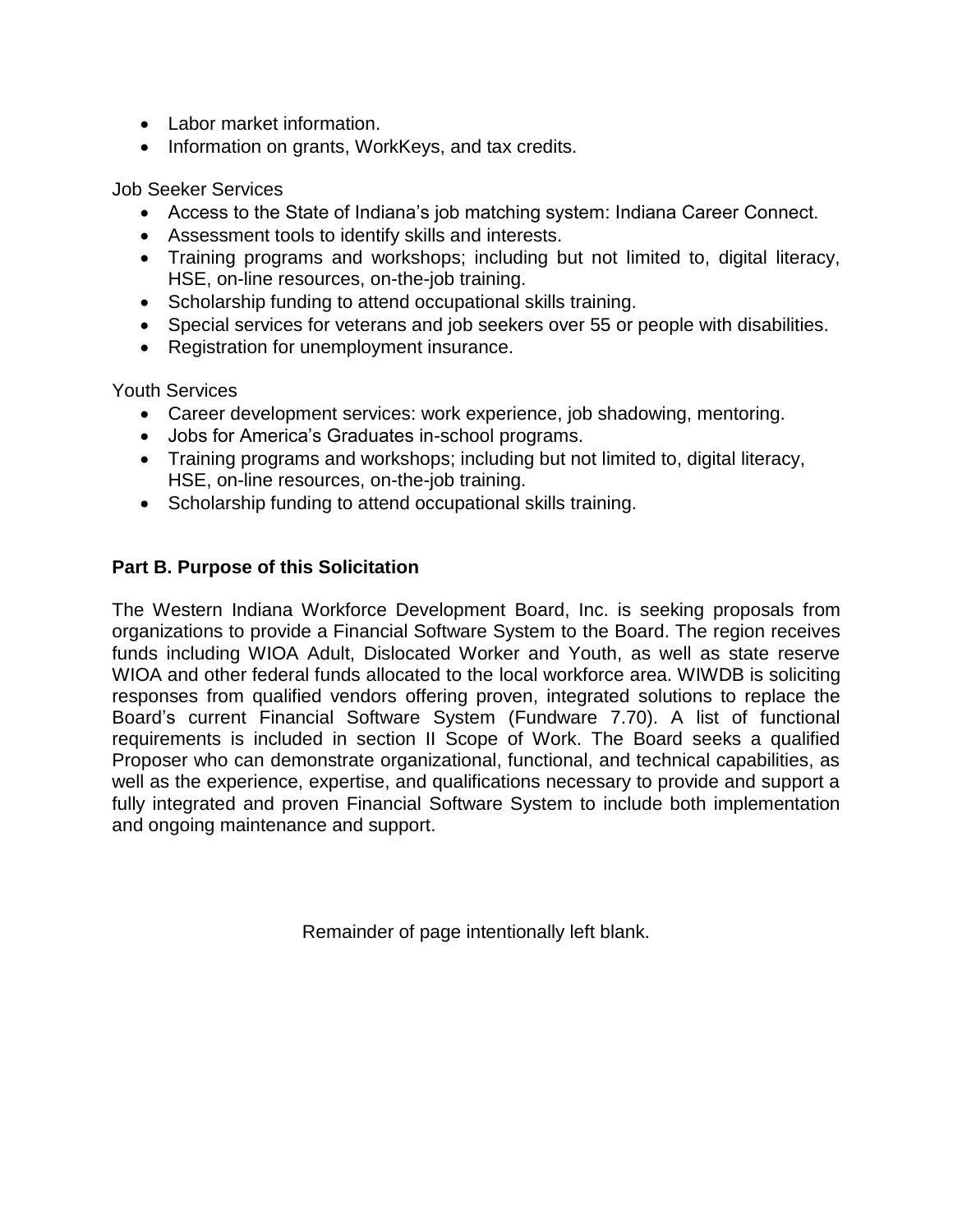#### **Section II: Proposal Statement of Work**

#### **Part A. Statement of Work Financial Services Provider**

#### **Background Information**

The Western Indiana Workforce Development Board, Inc. (WIWDB) intends to replace its existing Financial Software System (Fundware 7.70). The Proposer is expected to provide best practices guidance, system configuration, testing and training to ensure a successful implementation in a timely and professional manner. The selected vendor or consulting team will be expected to perform all technical and other analyses necessary to complete the scope of work. The selected vendor will work with the Board's Financial Service Provider and WIWDB staff to complete the Scope of Work.

#### **Scope of Work**

Required and Desired Components of a new Financial System are:

- General Ledger
	- 1. Maintains accounts for transactions via elements or dimensions such as fund, department, division, program, project, object, or any other elements/dimensions needed to meet the needs of the Board.
	- 2. Ensures all transactions post individually to the general ledger, regardless of the transaction source ensuring each entry is balanced and auditable and provides a message/warning if transactions are not balanced.
	- 3. Creates appropriate entries needed at the end of the period (month or year) and for purposes of opening a new period (i.e., rolling forward account balances or auto reversing certain year-end entries).
	- 4. Enforces rules for entry validation based on roles at departmental/user level to prevent incorrect account coding.
	- 5. Captures multiple dates (e.g., transactional, posting, data entry, etc.).
- Chart of Accounts
	- 1. Supports a flexible COA structure with room for growth within each field and expanded use of segments.
	- 2. Provides ability to reclassify the COA as necessary in support of organizational changes without having to create an entirely new COA or losing historical data.
	- 3. Allows for object code category.
	- 4. Provides an option for re-organization to have data/history move (all data rewritten to new account, electronic reference, crosswalk, etc.).
	- 5. Provides the ability to support reporting, analysis, and differing views or organizational performance related to all levels within the organization.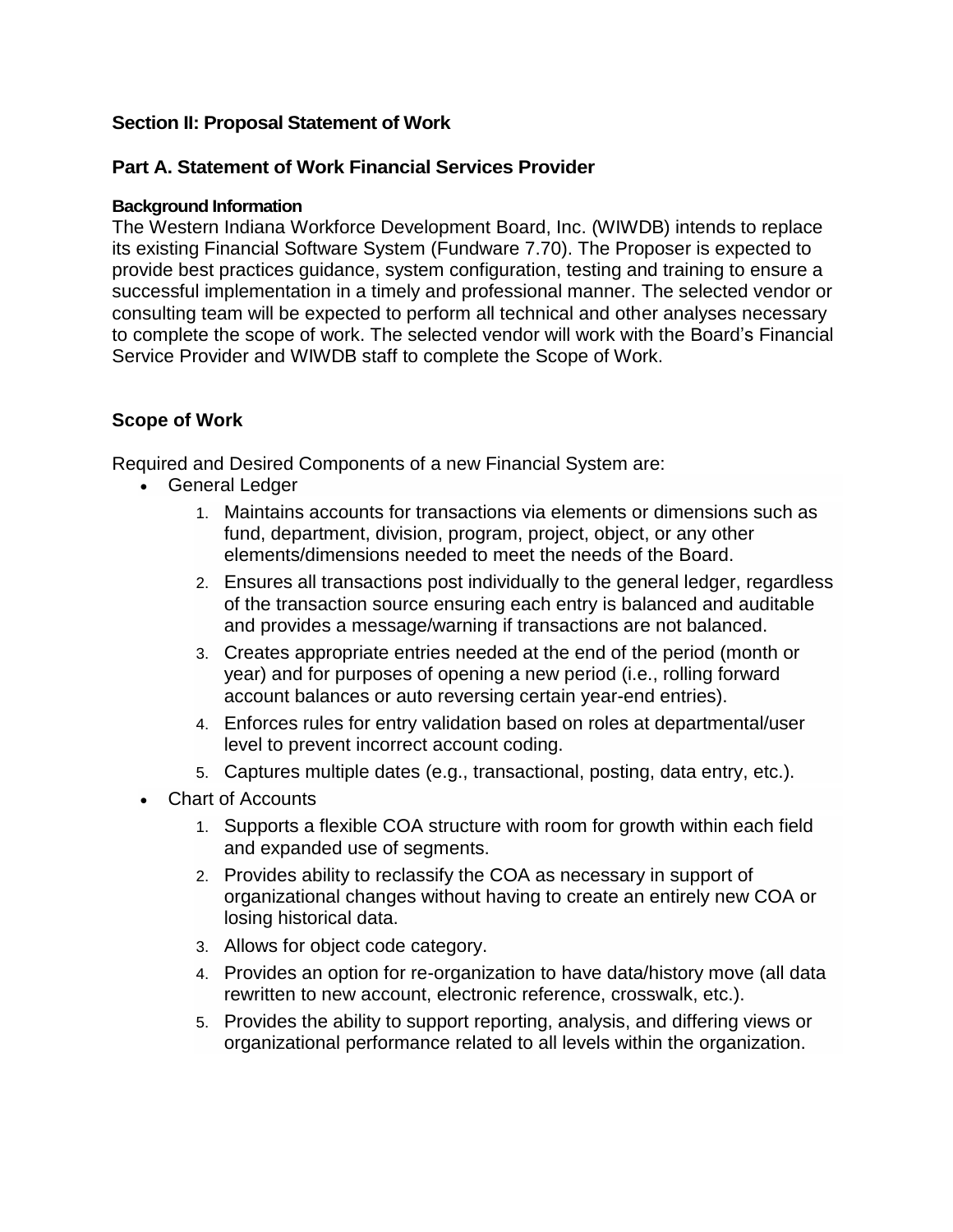- 6. Provides the ability to adapt the COA to support modern financial concepts such as workflow, reporting, security design, and internal controls.
- Accounts Payable
	- 1. Supports payments to various entities including, but not limited to, vendors for services or goods, employees' expenses, and retirees.
	- 2. Provides and applies appropriate controls over all payments.
	- 3. Supports tracking of grant payments for reporting and reimbursement requests.
	- 4. Provides a Positive pay report that can be electronically submitted to the Board's financial institution.
	- 5. Provides templates/forms to assist in the payment of large vendor bills with dozens of lines on a bill.
	- 6. Provides an aging payable report, with columns for date ranges that are customizable, at the absolute minimum a 30-day interval for 30, 60, 90 and 120 or more.
- Check Generation
	- 1. Provides the ability to generate multiple checks for a single vendor during a check process.
	- 2. Generates multiple page checks.
	- 3. Generates on demand manual checks.
	- 4. Allows reprinting checks without void and reissue, and without having to re-enter data, if an error occurs during check printing.
- Bank Reconciliation
- Grant Management
	- 1. Supports establishing grant budgets and recording expenditures against the grants.
	- 2. Provides fields to record the type of grant (local, state, and federal), grantor information, match terms, grant begin and end date, and grant draw-down activity.
	- 3. Allows users to establish budgets, track activities, and manage reimbursements/billings related to CIP grants (specific items that are or are not to be billed to a grant) and to associate those grants with project categories as appropriate.
	- 4. Allows real-time access to grant costing details.
	- 5. Ensures overhead percent allocations are consistently and accurately applied.
	- 6. Supports cost allocations.
	- 7. Tracks grants over multiple (State and Federal) fiscal years.
	- 8. Supports grant application and funding request processes.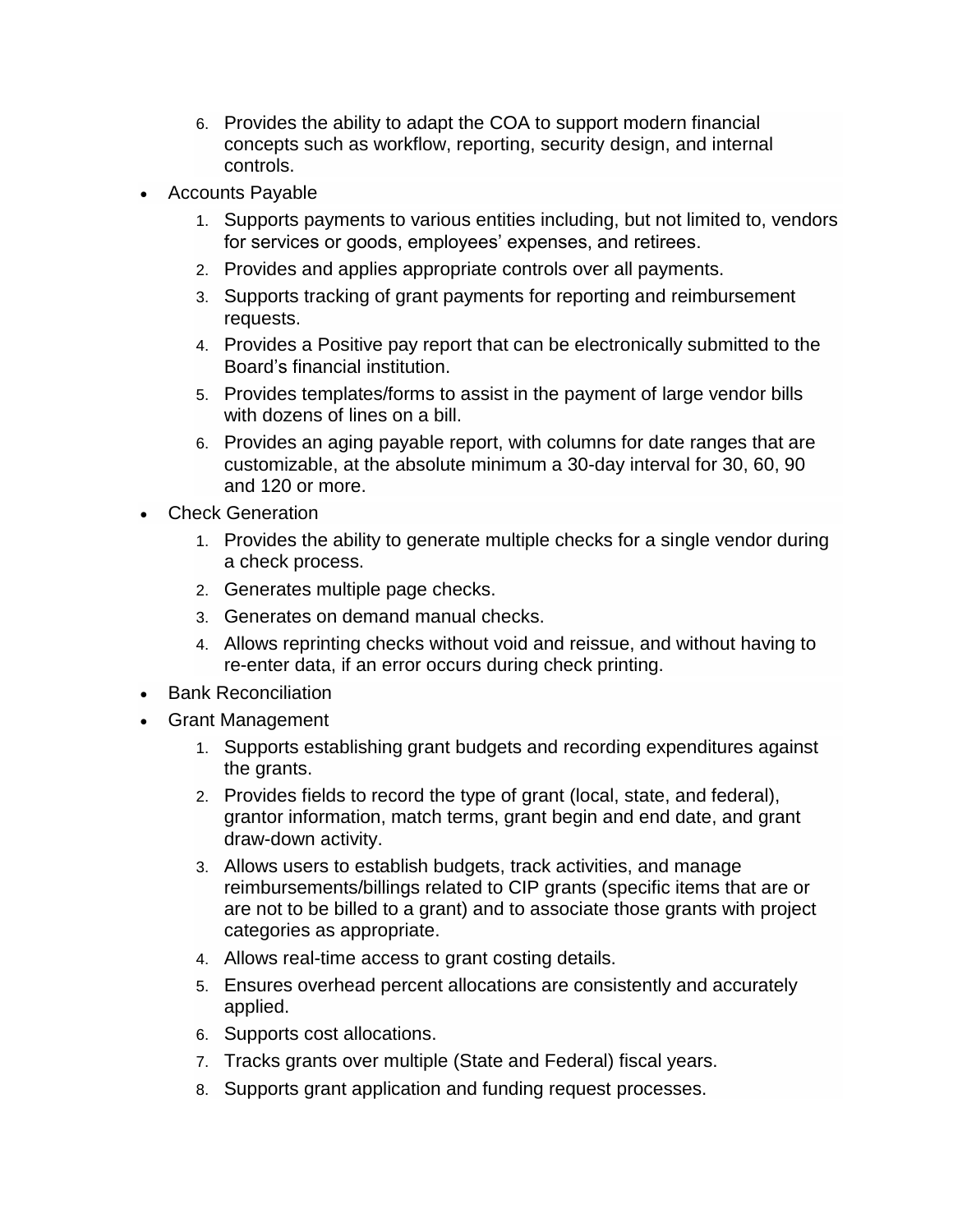- 9. Provides reporting on grant activity by period and over the life of the grant award.
- 10. Provides alerts when expenses are close to twenty percent (20%) threshold of budget.
- Product Technology
	- 1. Provides a production, training, test, and development environment.
	- 2. Provides the ability to configure workflows, report parameters, and other elements to meet specific business needs using configuration and operating parameters provided by the Board and without the assistance of the software vendor.
	- 3. Provides for upgrades to accommodate changes in laws, regulations, best practices, and new technology.
	- 4. Provides an Audit Trail with metadata, user, date, and time stamp throughout all modules, including field level change tracking (before/after values) as well as record level activity, including creation, viewing, editing, deletion and exporting (where applicable).
- System Security
	- 1. Allows the system administrator to:
	- 2. Define a minimum length password,
	- 3. Define a password expiration timeframe,
	- 4. Prohibit reusing of passwords,
	- 5. Configure control access to the application, modules, transactions, data and reports,
	- 6. Define access rights (e.g., create, read, update, delete) by user ID or functional role,
	- 7. Define functional access rights (e.g., processes, screens, fields, and reports) by user ID or functional role,
	- 8. Restrict access to sensitive data elements (e.g., social security numbers, banking data, etc.) by user ID, user groups or functional role.

## **Pricing**

The WIWDB seeks a clear and comprehensive understanding of all costs associated with the software, implementation services, and ongoing maintenance of the proposed Financial System Software. The Proposer must identify all costs required to go live these costs include, but are not limited to, software licensing costs, implementation services, project management, software configuration, support, maintenance, training, and documentation.

> Remainder of page intentionally left blank. .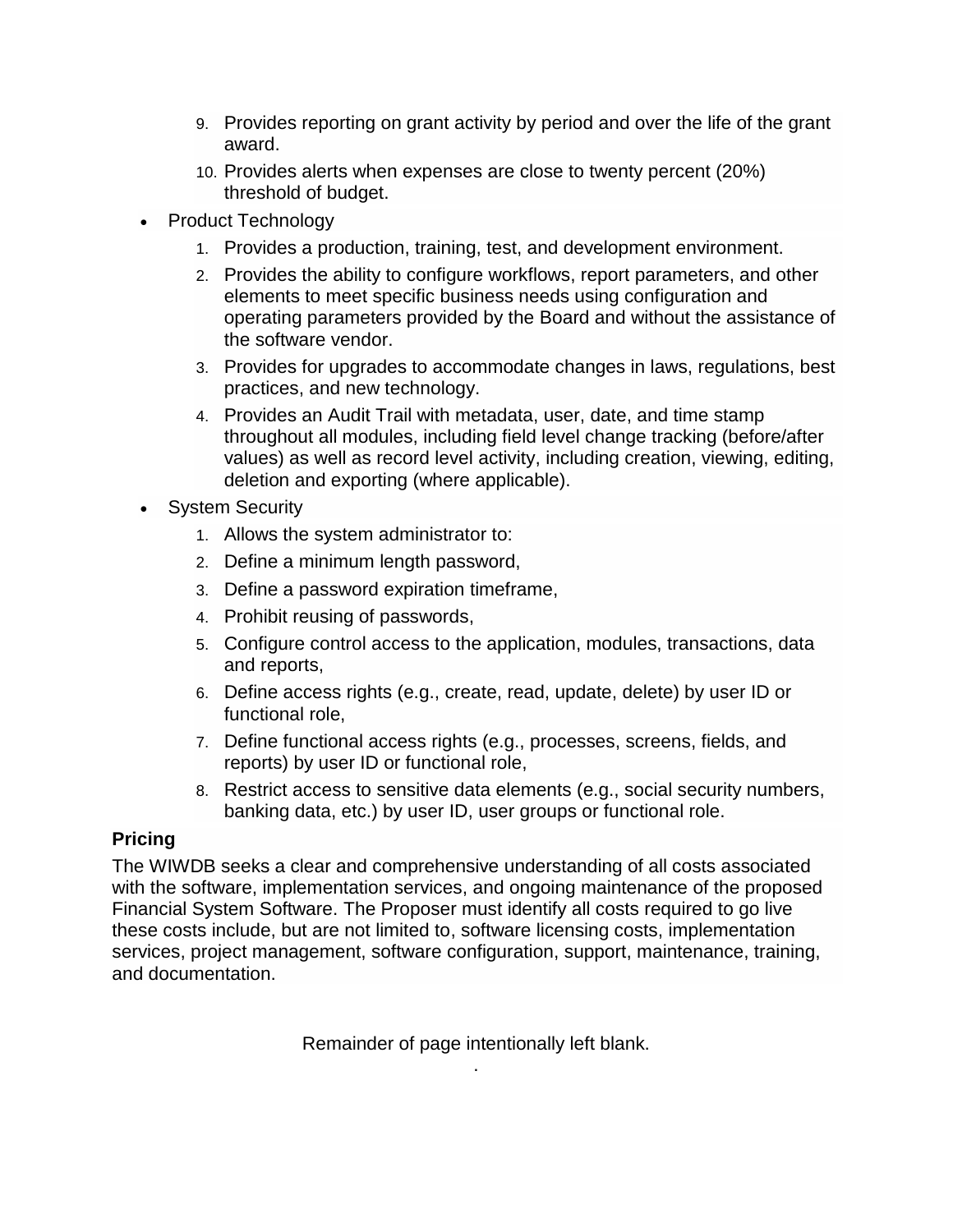#### **SECTION III: General Instructions**

#### **1. Proposal initially on most favorable terms.**

Offerors are cautioned to submit their proposals initially on the most favorable basis since an award may be based on the price and terms of the proposal as initially submitted, although Western Indiana Workforce Development Board, Inc. reserves the right to negotiate with an offeror(s).

#### **2. No Disclosure**

Except as to serve notice to unsuccessful offerors of the final awards by Western Indiana Workforce Development Board, Inc for the services covered by this RFP, no use or disclosure of the price, terms or techniques contained in the proposal shall be made, except on a "need to know" basis for evaluation purposes. In the event of an award, the proposal submitted pursuant to the requirements of this agreement by the sub-recipient receiving the award may be disclosed, reproduced, etc., at the Western Indiana Workforce Development Board, Inc. option.

#### **3. Right to Reject**

Western Indiana Workforce Development Board, Inc reserves the right to reject any or all proposals received through this RFP, and to readvertise for any or all of the listed services at its discretion, or cancel this RFP in part, or in its entirety, at any time Western Indiana Workforce Development Board, Inc will not pay for costs incurred in the preparation of bids.

#### **4. Requirements**

It is required that bidders not be on a debarment list. Additionally, successful bidders must have proof of insurance. All RFP's must contain a clear outline of all the following elements:

- 1. Understanding of Need
- 2. Qualifications of the organization and key staff to deliver described services;
- 3. A clear description of the services to be provided; planning, processes, Implementation and security provisions to guard software; and,
- 4. A line item budget of the services to be provided.

#### **5. Questions and Answers**

To be considered for funding, each bidder must submit an offer (proposal) and other supporting documentation in strict accordance with these instructions.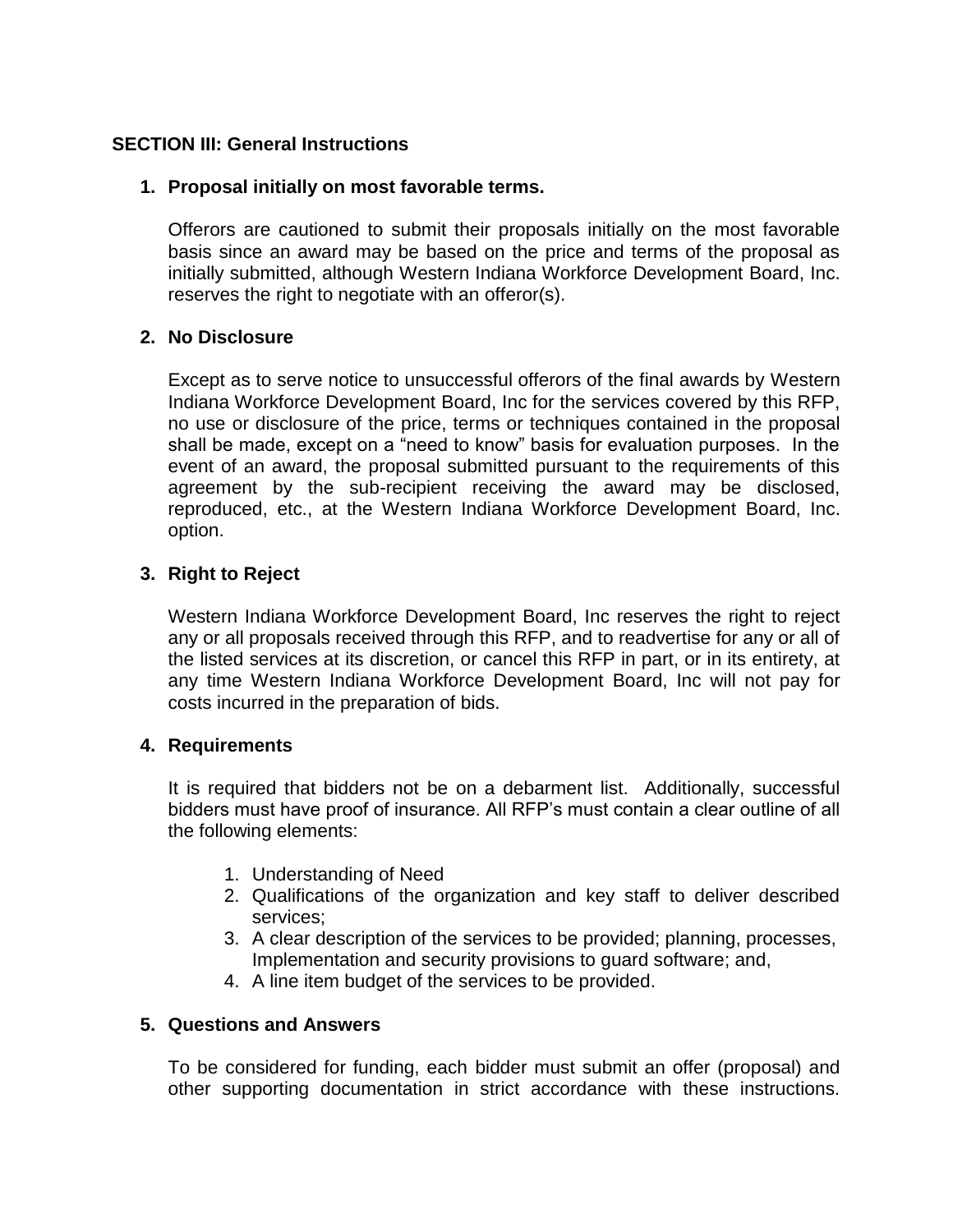When evaluating a proposal, the WIWIB will consider how well the bidder complied with these instructions and provided the information outlined in the Request for Proposals. Therefore, the Board encourages bidders to contact the Board contact by email during **the technical assistance period, which ends Monday, November 15, 2021 at noon local time**, to request any additional clarification that may be needed to comply with these instructions. **Phone calls will not be accepted.** The email to submit bidder questions is [lisalee@workforcenet.org.](mailto:lisalee@workforcenet.org) The subject line for such emails should be: "Region 7 Financial Software System RFP" The official Board response to all questions pertaining to this RFP will be in writing and made available to all potential bidders. All written questions will be answered in a question and answer publication that will be posted at the Board's website at [www.workonewest.com](http://www.workonewest.com/). Answers will be posted on an ongoing basis, within three (3) business days after receipt of the question. Therefore, bidders are encouraged to view the website frequently to ensure they are fully aware of the most current information, including any new questions and answers, changes to the RFP, or any additional information. All answers issued become part of the RFP and the RFP process. Should you wish to submit a question or encounter a problem with the website, contact the Authorized Board Contact immediately. The Authorized Board Contact is Lisa Lee. Her email address is [lisalee@workforcenet.org](mailto:lisalee@workforcenet.org) and the fax number is (812) 238-2466.

#### **6. Contract Requirements**

Specific requirements for conversion of the proposal into a contract will be discussed after the contract award decision. However, to be considered, proposals must include the following special assurances:

#### Special Assurances

- 1. If awarded a contract, the bidder assures that it will abide by the specifications and requirements of the RFP in the provision of its services, unless the specifications and requirements are amended in writing by a Western Indiana Workforce Development Board, Inc representative who is specifically authorized to do so.
- 2. If awarded a contract, the bidder will neither accept nor permit any of its staff to accept gratuities of any kind from any individual involved in any way with the services to be provided by the contractor.
- 3. The bidder assures that, if awarded a contract, it will not subcontract any of these services without the specific, written prior approval from the Western Indiana Workforce Development Board, Inc.
- 4. The bidder acknowledges that it will fully comply with the nondiscrimination and equal opportunity provisions of the following laws: Section 188 of the Workforce Innovation and Opportunity Act;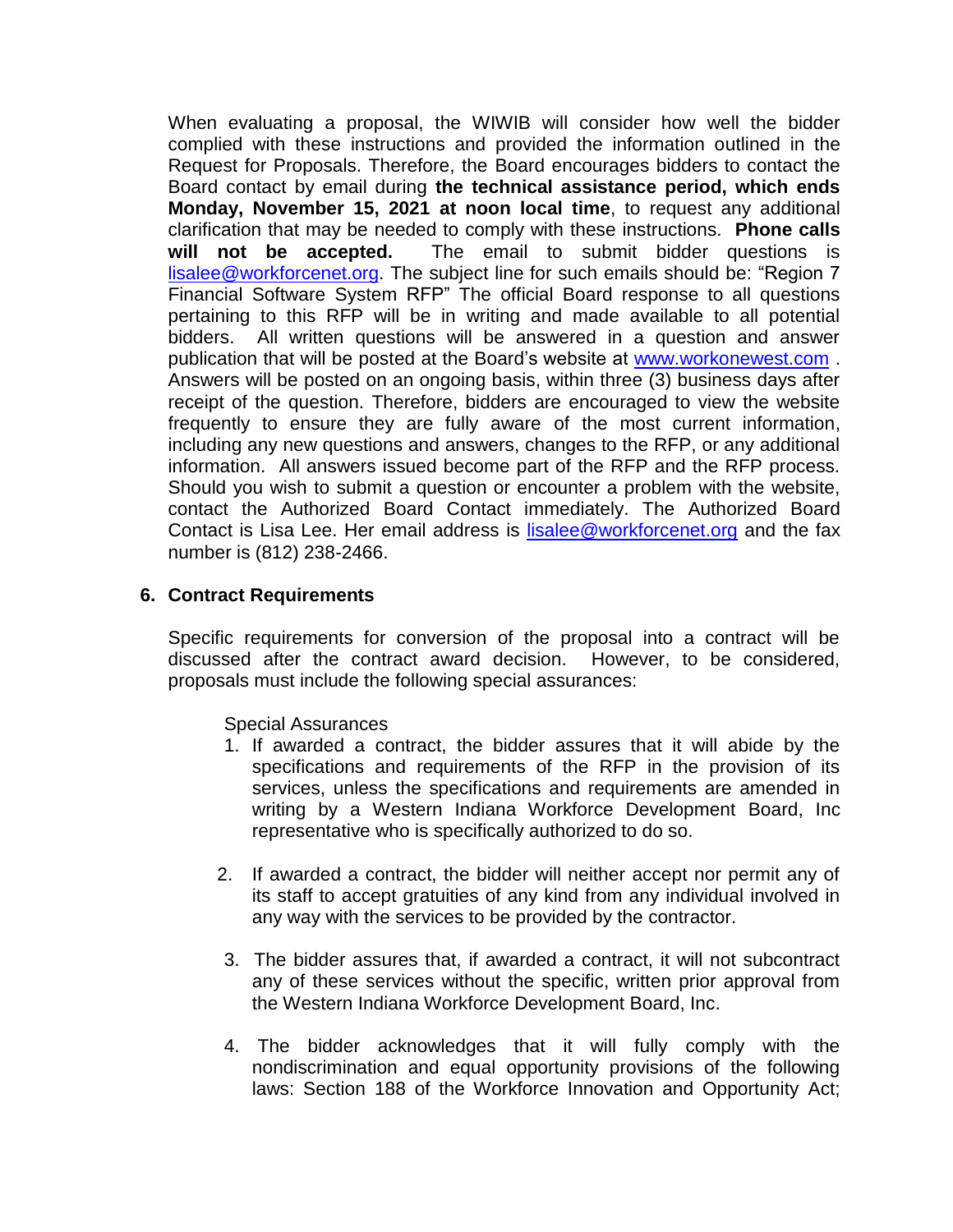Title VI of the Civil Rights Act of 1964, as amended; affirmative action reporting requirements of 41CFR 60-1.7; Section 504 of the Rehabilitation Act of 1973, as amended; The Age Discrimination Act of 1975, as amended; the Title IX of the Education Amendments of 1972, as amended. The bidder also assures that it will comply with 29CRF part 37 and all other regulations implementing the laws listed above. The bidder understands that the United States government has the right to seek judicial enforcement of this assurance. This program is an equal opportunity employer/program. Auxiliary aids and services will be made available upon request for individuals with disabilities.

- 5. The bidder assures that it will comply with the Americans with Disabilities Act (ADA) in serving individuals with disabilities. The bidder agrees to make the necessary arrangements, as appropriate, to provide services to individuals with a disability at the expense of the bidder, not Western Indiana Workforce Development Board, Inc.
- 6. In accordance with P.L. 101-333, Section 508, the bidder is hereby notified that all projects that are funded as a result of this RFP will be 100% funded by federal funds. There will be no non-government funds available to finance these proposed services. All commitments made by the Western Indiana Workforce Development Board, Inc. are contingent upon the availability of funds and the Western Indiana Workforce Development Board, Inc. reserves the right to award an amount less than the total funds available for bid.
- 7. The bidder assures that it will procure an audit and will provide an audit report of all funds contracted with the Western Indiana Workforce Development Board, Inc if requested by the Western Indiana Workforce Development Board, Inc.

#### 2. Subcontracting

Bidders may subcontract part of the services to be provided by the Service Provider, but the intention to subcontract must be clearly stated in the response to this RFP and approved by the Regional Operator.

3. Contract Negotiations

Successful respondent to this RFP will be expected to participate in contract negotiations to establish exact services to be provided and payment and terms of those services. Cost and services will be based on information contained in this RFP and in the proposal selected for negotiations.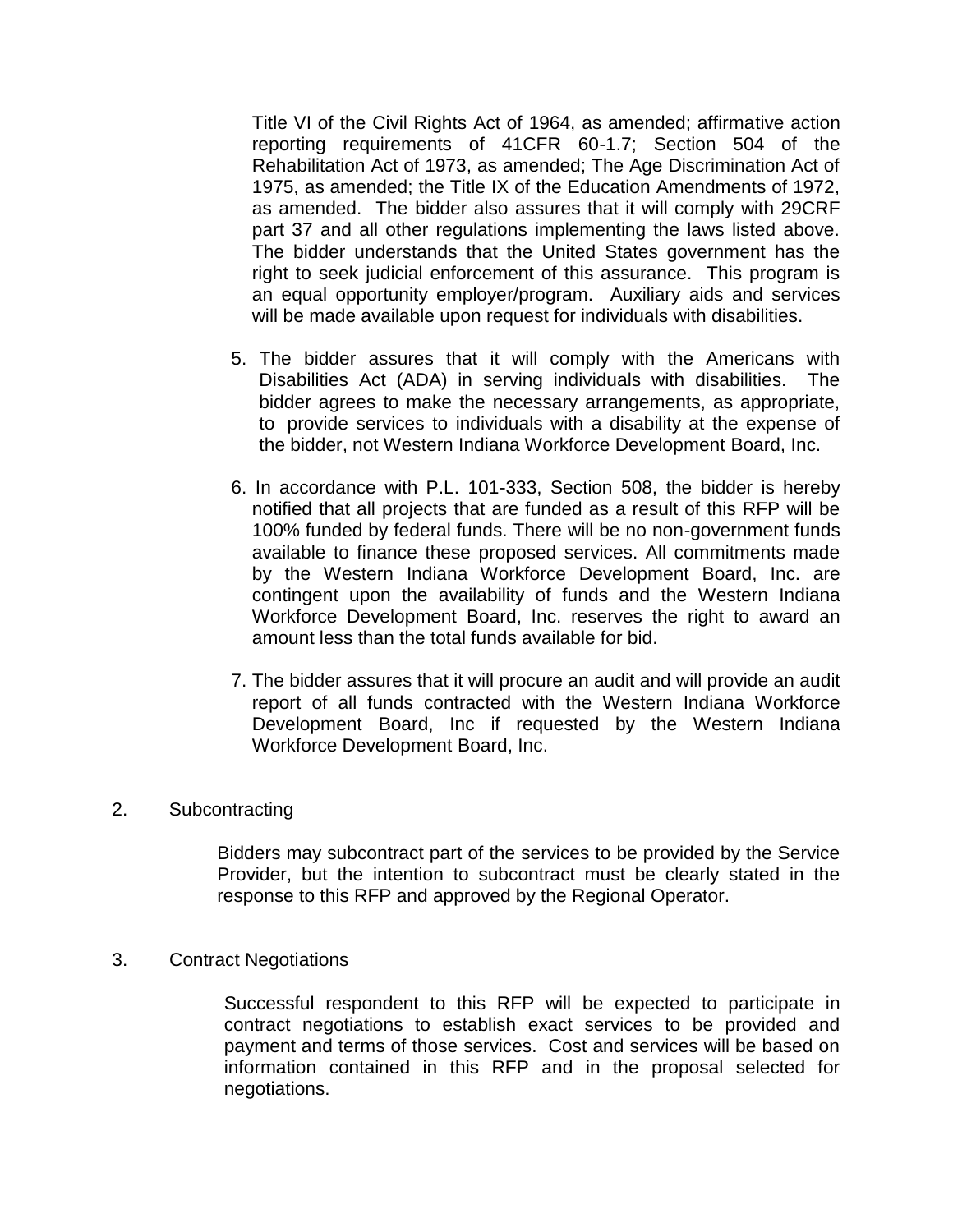4. Authorized Contact

 The authorized contact person for this procurement is: Lisa Lee 630 Wabash Avenue, Suite 205 Terre Haute, IN 47807 [lisalee@workforcenet.org](mailto:lisalee@workforcenet.org) Fax (812) 238-2466

#### **7. Late Proposals**

A. Proposals and modifications received at the Western Indiana Workforce Development Board, Inc. office designated in the RFP after 12:00 NOON, local time, on the date specified therein shall not be considered unless:

- 1. They are received before award is made; and either,
- 2. They are sent by registered mail, or be certified mail for which an official dated post office stamp (postmark) on the original Receipt for Certified Mail has been obtained, and it is determined by Western Indiana Workforce Development Board, Inc. that the late receipt was due solely to delay in the mail, for which offeror was not responsible; or,
- 3. It is determined by Western Indiana Workforce Development Board, Inc. that the late receipt was due solely to mishandling by Western Indiana Workforce Development Board, Inc. after receipt at the Administrative Office: Provided, that timely receipt at such office is established upon examination of an appropriate date or time stamp (if any) of such office or other documenting evidence or receipt (if readily available) with the control of such office serving it. However, a modification of a proposal, which makes the terms of an otherwise successful proposal more favorable to, Western Indiana Workforce Development Board, Inc shall be considered at any time it is received and may thereafter be accepted.
- B. Offerors using certified mail are cautioned to obtain a Receipt for Certified Mail showing a legible, dated postmark and to retain such receipt against the chance that it shall be required as evidence that a late proposal was mailed in a timely fashion.
- C. The time of mailing late proposals submitted by registered or certified mail shall be deeded to be the last minute of the date shown on the postmark on the registered mail receipt or registered mail wrapper or on the Receipt of Certified Mail unless the offeror furnished evidence from the post office station of mailing which established an earlier time. In the case of Certified Mail, the only acceptable evidence is as follows: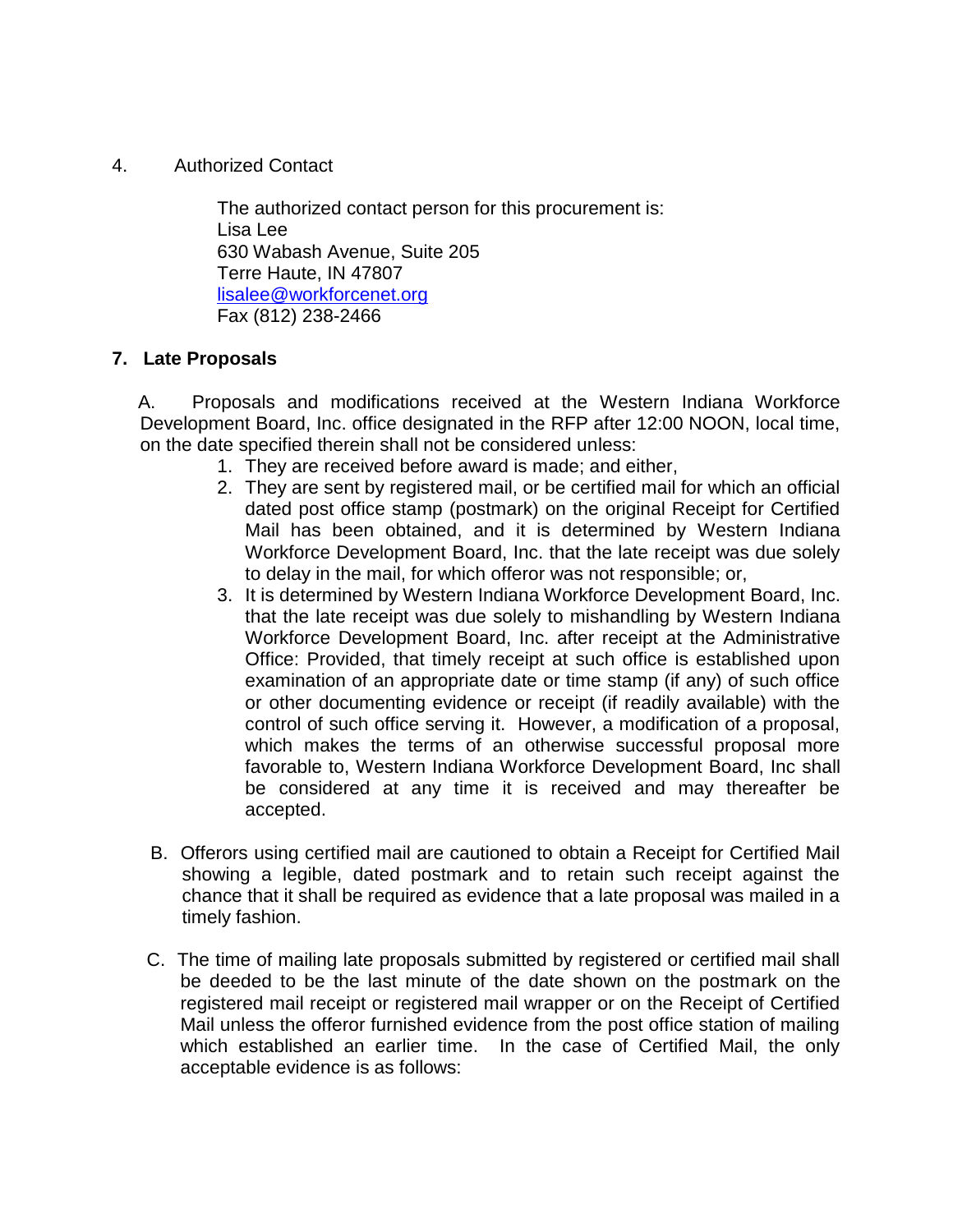- 1. Where the Receipt of Certified Mail identifies the post office station of mailing, evidence furnished by the offeror which establishes that the business day of that station ended at an earlier time in which case the time of mailing shall be deemed to be the last minute of the business day of that station; or,
- 2. An entity in ink on the Receipt for Certified Mail showing the time of mailing and the initials of the postal employee receiving the item and making the entry, with appropriate written verification of such entry from the post office station of mailing, in which case the time of mailing shall be the time shown in the entry. If the postmark on the original Receipt for Certified Mail does not show a date, the offeror shall not be considered.

#### **8. Envelope for Proposals**

It is important that the proposal be mailed in an envelope clearly marked in the lower left corner with the following information: PROPOSAL RFP: Region 7 Financial Software System RFP

#### **9. Alternate Proposals**

Alternate proposals may be submitted provided that all deviations are clearly specified. The offeror should be prepared to discuss such deviations to ascertain the general acceptability by Western Indiana Workforce Development Board, Inc.

#### **10. Time Period of Contract**

It is the desire of the Western Indiana Workforce Development Board, Inc. to replace current financial software upon selection of the successful bidder. Period of such services will be negotiated based upon items such as, but not necessarily limited to, the terms and maintenance schedule of selected software.

#### **11. Procedures**

Complaint, grievance, mediation procedures of Western Indiana Workforce Development Board, Inc. are available to bidders from the office at 630 Wabash Avenue, Suite 205, Terre Haute, IN 47807, upon request.

#### **12. Proposals Received**

Proposals should be received in a "ready to copy" format and, therefore, should not, in any way, be bound, stapled, three-hole punched, or in any manner that prevents ease of copy.

Three (3) copies of the proposal(s), with one (1) copy designated as an original with original signatures and a copy of the complete, signed proposal on a data stick are to be submitted by certified mail, return receipt requested, or by hand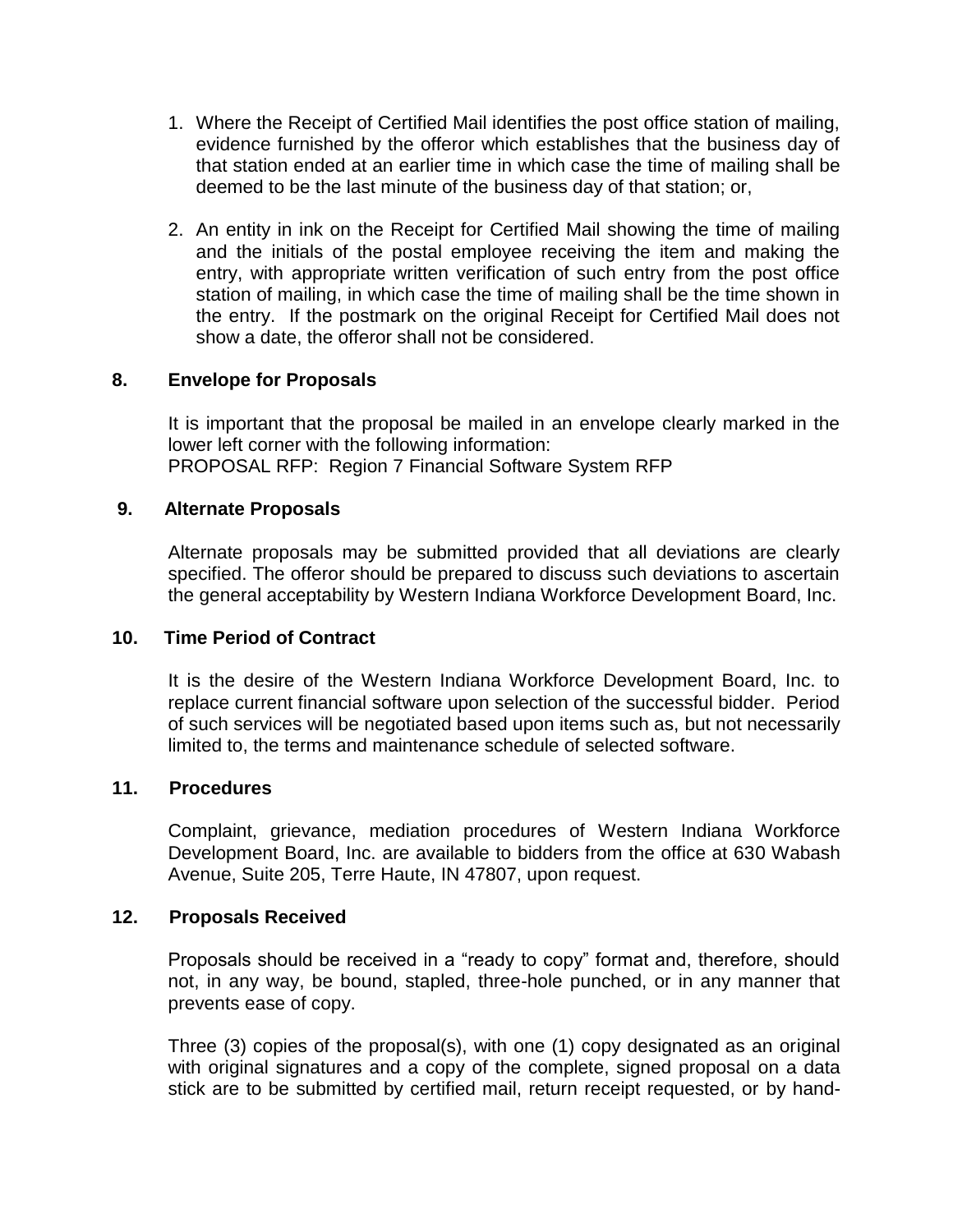delivery with a signed receipt. All proposals must be received by no later than noon local time on Wednesday, November 24, 2021

Proposals should be mailed to:

Western Indiana Workforce Development Board, Inc. ATTN: Region 7 Financial Software System RFP 630 Wabash Avenue, Suite 205 Terre Haute, IN 47807

Proposals sent by email, telegram, and facsimile (fax) will not be honored.

Proposals received by the deadline specified herein and meeting the requirements as stated shall be acted upon by the Board of Directors of the Western Indiana Workforce Development Board, Inc. It is the responsibility of the bidder to ensure delivery of the proposal by the required time and date.

Remainder of page intentionally left blank.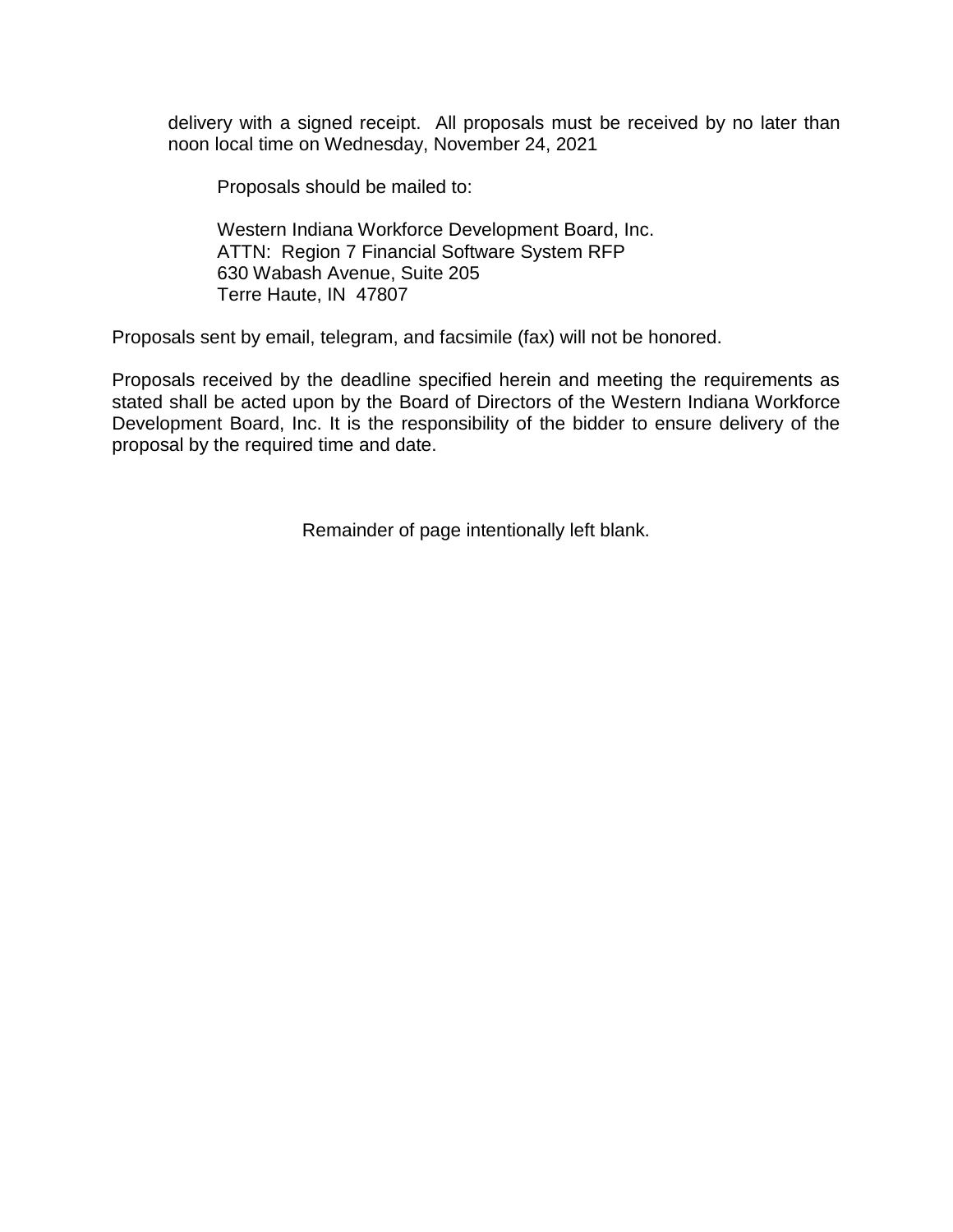## **SECTION IV: Proposal Package**

- **1. Proposal Cover Sheet (Attachment A)** includes the following areas which must be completed in the entirety:
	- **Organization -** the legal entity submitting the proposal must be identified here.
	- **Address -** the legal mailing address must be identified on this line.
	- **Contact Person -** the individual who has authority to commit the organization to provide the proposed services should be recorded on this line. If other individuals will have responsibility for this project, they may be included here, but should be asterisked (\*) as a secondary contact.
	- **Phone Number -** the phone number of the contact person should be recorded on this line.
	- **Fax -** please identify the facsimile number where communications can be sent.
	- **E-mail Address -** an e-mail address for the contact person should be included on this line.
	- **Authorized Signature -** the signature of the primary contact person must be provided in ink. Secondary contacts need not sign the proposal.

## **2. Proposal Statement of Work**

- A. Understanding of Need
- B. Experience/Qualifications
- C. Planning, Implementation, System Security, and Delivery of Services
- D. Budget
- **3. Attachment B – Non-Collusion Affidavit**
- **4. Attachment C - Assurances and Certifications**

Remainder of page intentionally left blank.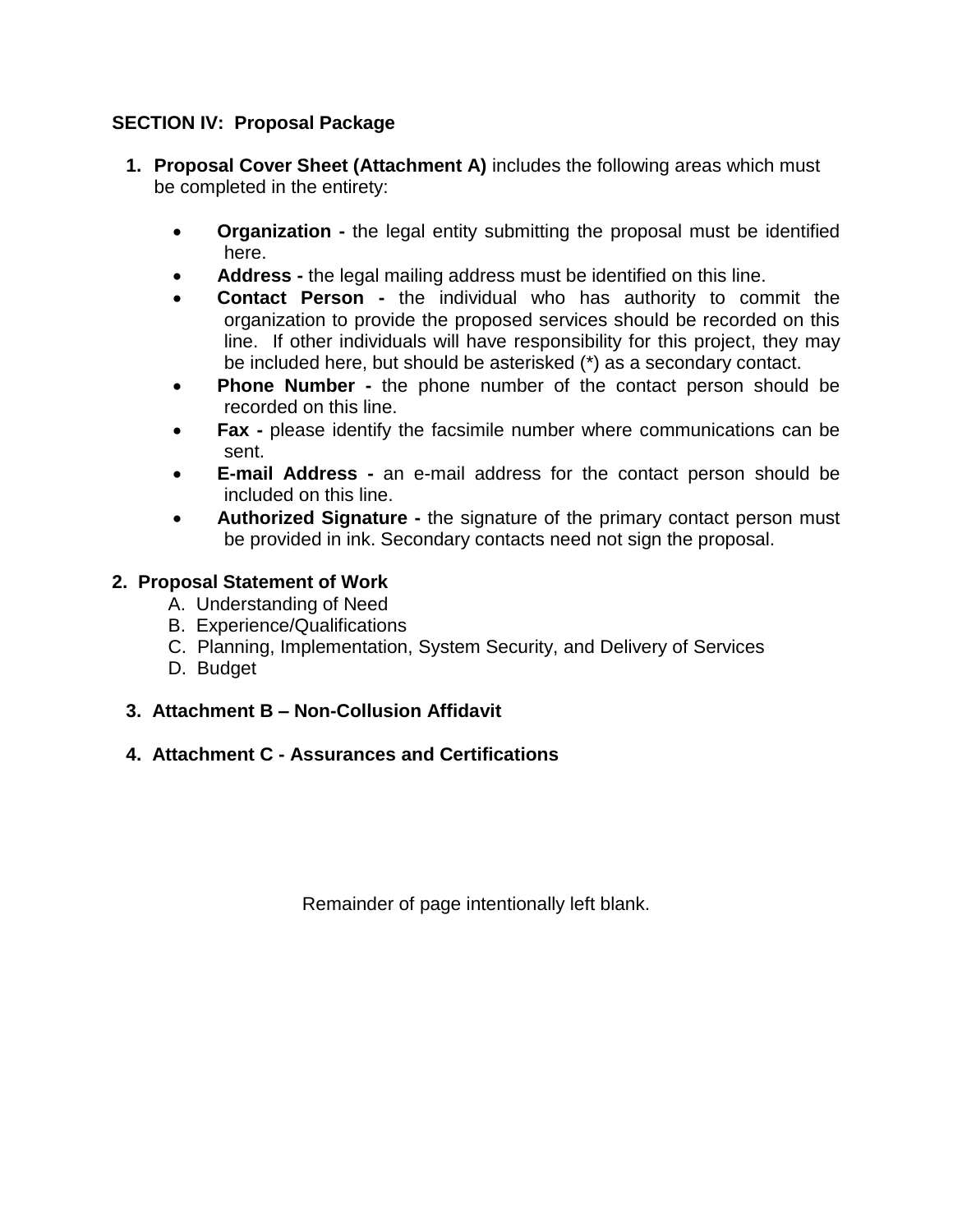#### Attachment A

# **PROPOSAL COVER SHEET**

| <b>Organization's Legal Name:</b>                                                                                                                         |                                |                           |                                      |                            |  |
|-----------------------------------------------------------------------------------------------------------------------------------------------------------|--------------------------------|---------------------------|--------------------------------------|----------------------------|--|
| Contact Person:                                                                                                                                           |                                |                           |                                      |                            |  |
| Address:                                                                                                                                                  |                                |                           |                                      |                            |  |
|                                                                                                                                                           |                                |                           |                                      |                            |  |
| Telephone:                                                                                                                                                |                                |                           |                                      | Fax:                       |  |
| Email:                                                                                                                                                    |                                |                           |                                      | Cell:                      |  |
| Federal ID#:                                                                                                                                              |                                |                           |                                      |                            |  |
| Number of years potential bidder has been in business<br>under the corporate/business structure submitting the<br>response to this Request for Proposals: |                                |                           |                                      |                            |  |
| Amount of Funds                                                                                                                                           |                                |                           | PY 2022                              | PY 2023                    |  |
| Requested:                                                                                                                                                |                                |                           | July 1, 2022-June 30, 2023           | July 1, 2023-June 30, 2024 |  |
|                                                                                                                                                           | TOTAL FUNDS REQUESTED:         |                           | \$                                   | \$                         |  |
|                                                                                                                                                           | Grand Total (PY 22 and PY 23): |                           | \$                                   |                            |  |
|                                                                                                                                                           |                                |                           |                                      |                            |  |
|                                                                                                                                                           | Signature:                     |                           |                                      | Date:                      |  |
|                                                                                                                                                           | <b>Printed Name:</b>           |                           |                                      |                            |  |
| <b>Check all applicable boxes:</b>                                                                                                                        |                                |                           |                                      |                            |  |
| For Profit Corporation:                                                                                                                                   |                                | Sole Proprietorship:      |                                      |                            |  |
| Not-for-Profit Corporation:                                                                                                                               |                                | Faith-Based Organization: |                                      |                            |  |
| Partnership:                                                                                                                                              |                                |                           | State Agency:                        |                            |  |
| <b>Educational Institution:</b>                                                                                                                           |                                |                           | Labor Organization:                  |                            |  |
| <b>Business Association:</b>                                                                                                                              |                                |                           | <b>Community Based Organization:</b> |                            |  |
| Other Public Agency (Specify):                                                                                                                            |                                | Other:                    |                                      |                            |  |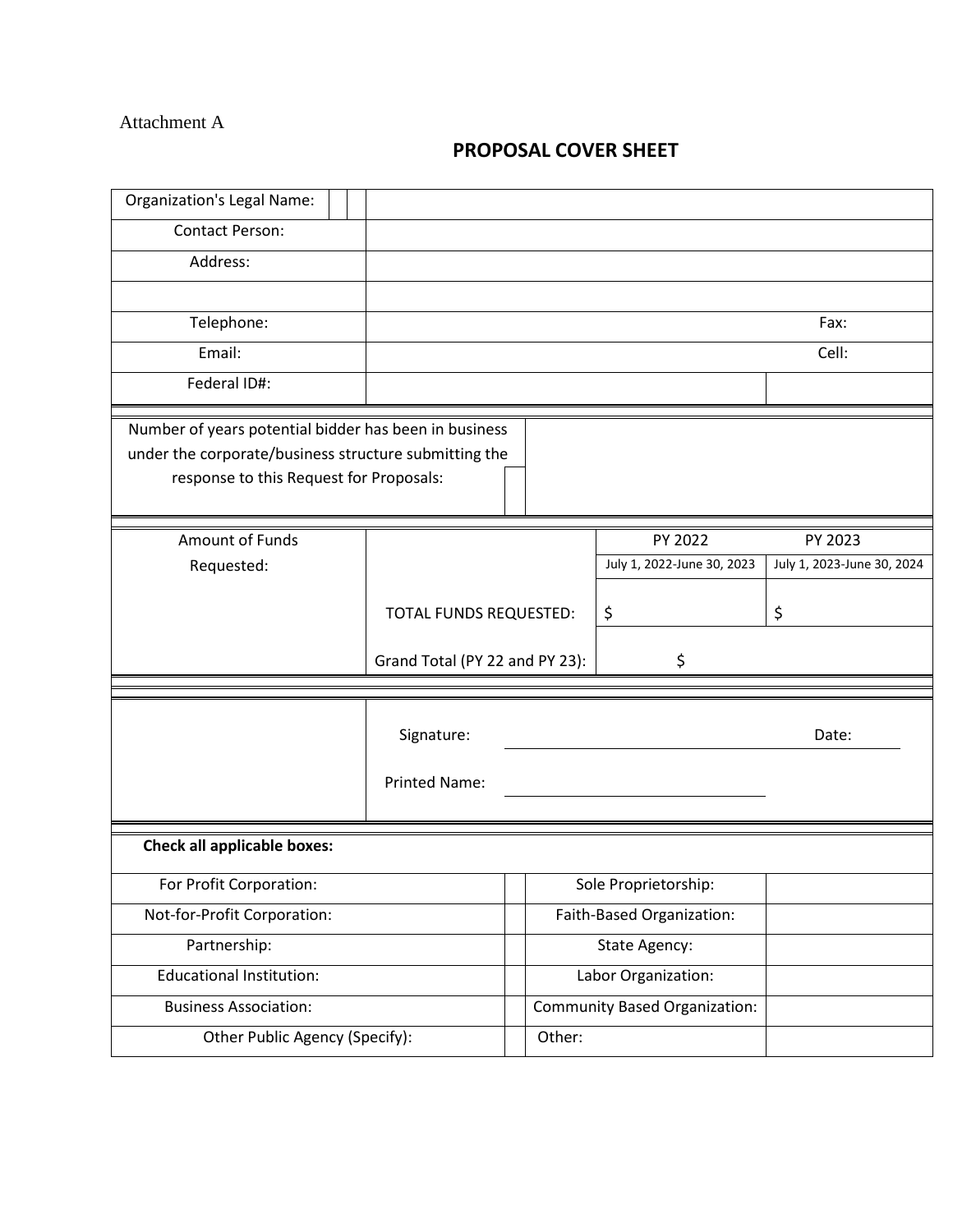Attachment B

#### **Non-Collusion Affidavit**

State of Indiana

County of \_\_\_\_\_\_\_\_\_\_\_\_\_

The respondent is hereby giving oath that it has not, in any way, directly or indirectly, entered into any arrangement or agreement with any other respondent or with any officer or employee of the Western Indiana Workforce Development Board, Inc. whereby it has paid or will pay to such other respondent or officer of employee any sum of money or anything of real value whatever; and has not, directly or indirectly, entered into any arrangement or agreement with any other respondent or respondents which tends to or does lessen or destroy free competition in the letting or the agreement sought for by the attached response; that no inducement of any form or character other that which appears on the face of the response will be suggested, offered, paid, or delivered to any person whomsoever to influence the acceptance of the said response or awarding of the agreement, nor has this respondent any agreement or understanding of any kind whatsoever, with any person whomsoever, to pay, deliver to, or share with any other person in any way or manner any of the proceeds of the agreement sought by this response.

\_\_\_\_\_\_\_\_\_\_\_\_\_\_\_\_\_\_\_\_\_\_\_\_\_\_\_\_\_\_\_\_\_\_\_\_ Signature of Authorized Representative

\_\_\_\_\_\_\_\_\_\_\_\_\_\_\_\_\_\_\_\_\_\_\_\_\_\_\_\_\_\_\_\_\_\_\_\_

\_\_\_\_\_\_\_\_\_\_\_\_\_\_\_\_\_\_\_\_\_\_\_\_\_\_\_\_\_\_\_\_\_\_\_\_

Print or Type Name

Subscribed and sworn to me this day \_\_\_\_\_\_ day of \_\_\_\_\_\_\_\_\_\_\_\_\_\_\_

Notary Public

County of

Commission Expiration Date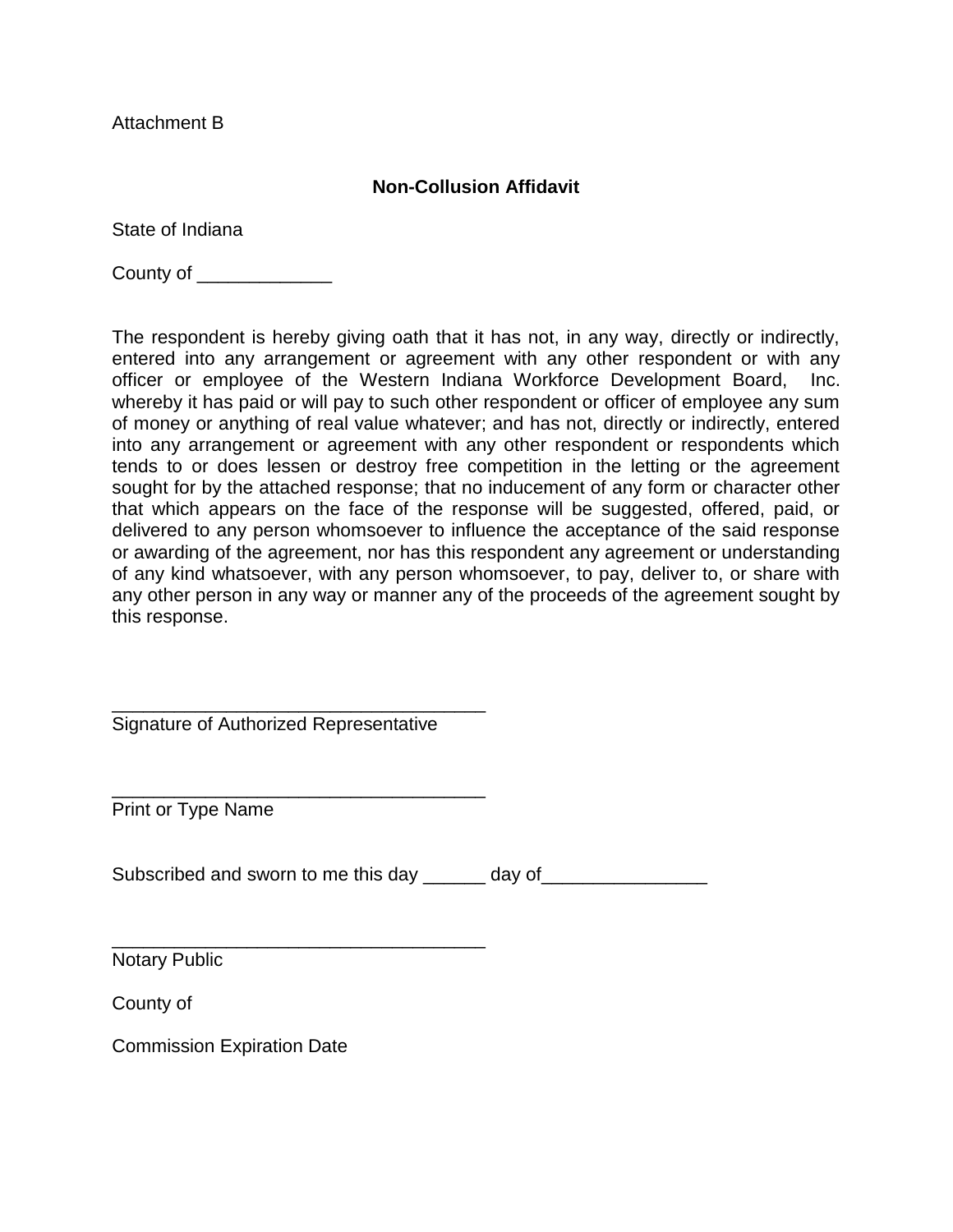Attachment C

#### **Assurances and Certifications**

The authorized representative agrees to comply with all applicable State and Federal laws and regulations governing the Workforce Innovation and Opportunity Act, Workforce Investment Board, and any other applicable laws and regulations.

In addition, the authorized representative assures, certifies and understands that:

- 1. The proposing organization has not been debarred or suspended or otherwise excluded from or ineligible for participation in federal assistance programs.
- 2. The proposing organization possesses legal authority to offer the attached proposal.
- 3. A resolution, motion, or similar action has been duly adopted or passed as an official act of the organization's governing body authorizing the submission of this proposal.
- 4. A drug free workplace will be maintained in accordance with the State of Indiana requirements.
- 5. The proposing organization has all appropriate insurance coverage, and will produce a certificate of such, if requested.

\_\_\_\_\_\_\_\_\_\_\_\_\_\_\_\_\_\_\_\_\_\_\_\_\_\_\_\_\_\_\_\_\_\_\_\_\_ Signature of Authorized Representative

\_\_\_\_\_\_\_\_\_\_\_\_\_\_\_\_\_\_\_\_\_\_\_\_\_\_\_\_\_\_\_\_\_\_\_\_\_

\_\_\_\_\_\_\_\_\_\_\_\_\_\_\_\_\_\_\_\_\_\_\_\_\_\_\_\_\_\_\_\_\_\_\_\_

Print or Type Name

**Date**